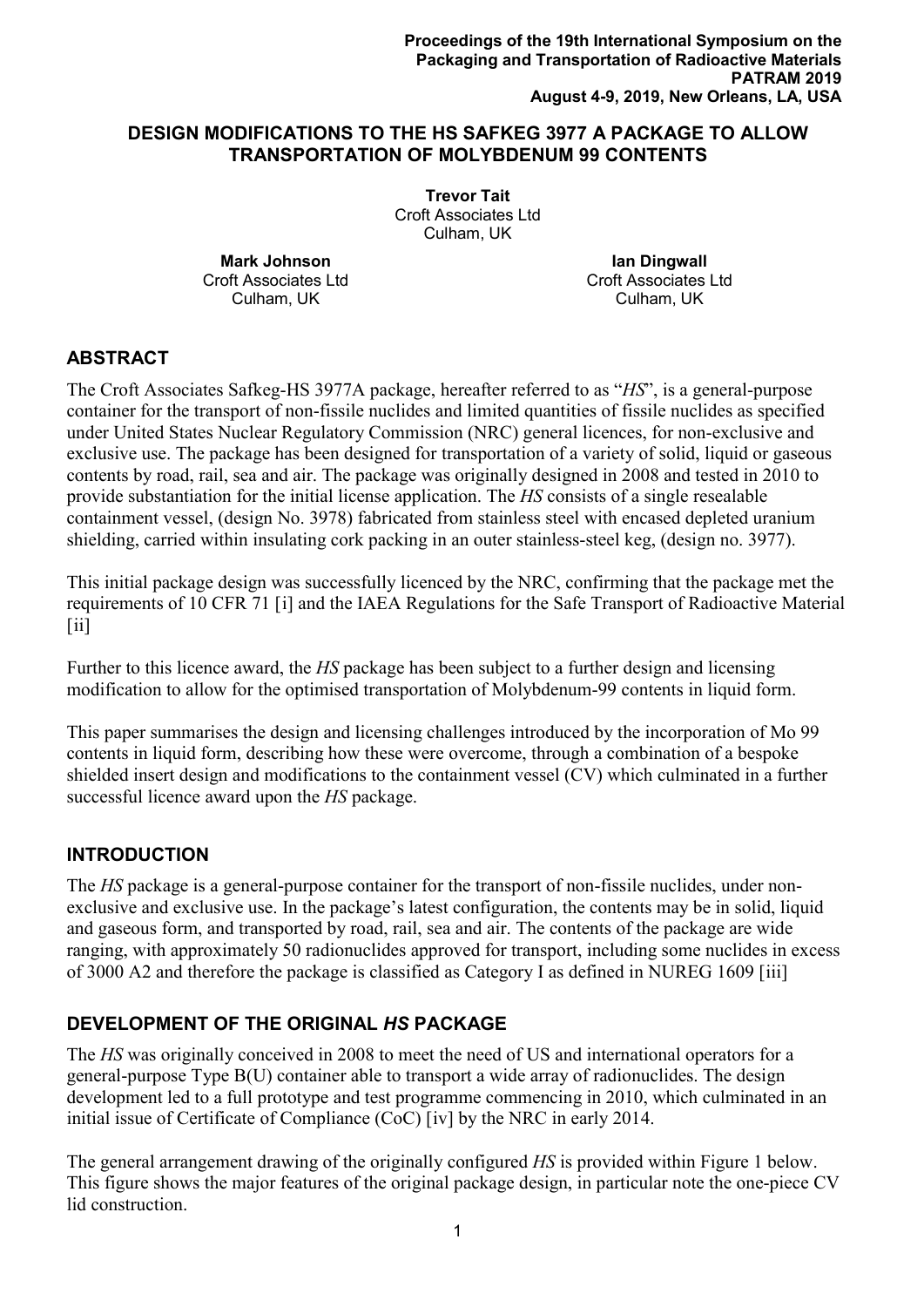

**Figure 1. Design features of original** *HS* **package with standard CV lid**

With reference to Figure 1 above, it can be observed that the HS package, as originally configured, consists of a single resealable CV, design no. 3978. This CV variant is composed of a body and a lid. The body is fabricated from three pieces of stainless steel: the CV flange/cavity wall, the CV outer wall and the CV base. The CV flange/cavity wall and the CV base are machined from solid. The CV flange/cavity wall is welded to the CV outer wall to form the cavity into which the body Depleted Uranium (DU) shielding is fitted. The base is then welded to the outer wall to completely seal the DU shielding securely in position within the CV body.

The original standard CV lid is fabricated from two pieces of stainless steel, the CV lid top and the CV lid shielding casing. Both pieces are machined from solid. The CV lid shielding casing has DU inserted prior to welding of the CV lid shielding casing to the CV lid top. This completely seals the DU shielding securely in position within the CV lid. Figure 2 below shows the standard originally configured CV in more detail.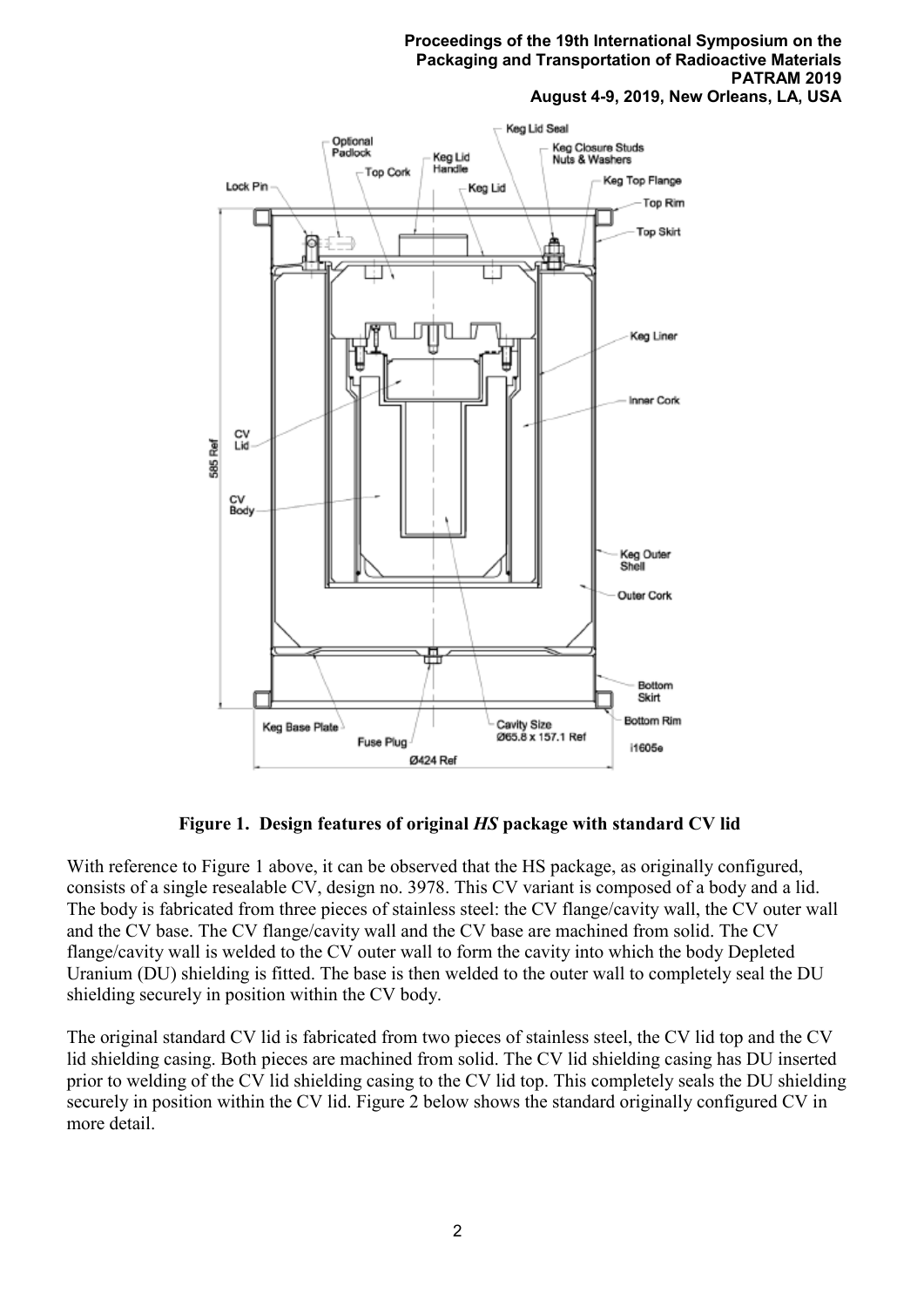

**Figure 2. Standard** *HS* **CV design no. 3978 configuration**

The standard *HS* CV, design no. 3978, has a cavity height of 157.1mm and a diameter of 65.8mm. This cavity will then accept a specific insert to suit the contents type and related product container, the insert options are described subsequently within this paper. The CV operates at atmospheric pressure, although the internal pressure may vary due to heating of the gases within the CV by decay heat of the contents, gas generation and atmospheric temperature and pressure changes.

The lid is fitted with two concentric elastomeric O-ring seals, an outer test seal and an inner containment seal which define the containment boundary for the package. These two concentric seals form an interspace, access to the interspace between the two O-rings is provided via a dedicated test point for operational and maintenance leak testing. Leak testing is required for the CV to ensure that it meets the regulatory release limits specified in 10 CFR 71.51[\[i\]](#page-0-0)

The CV is carried within insulating cork packing in an outer stainless-steel keg design no. 3977, referred to as the keg.

The keg design no. 3977 has a stainless-steel outer shell and an inner concentric stainless-steel liner, the void between these items being filled with insulating cork. The keg is sealed from external ingress as it has an O-ring weather seal in its closure. At the base of the keg is a fuse plug, incorporating low melting point alloy which will melt under HAC fire conditions, allowing gases to vent and the pressures in the keg to relieve without risk of further keg damage.

The keg is closed by a flat stainless-steel lid which is bolted down with 8 stainless-steel studs and nuts against the afore-mentioned O-ring weather seal. The studs are fitted with seal holes for the fitting of a tamper indicating device in accordance with 10 CFR 71.43(b) [[v\]](#page-9-4). The lid may also be further secured, to prevent unauthorized removal, by a padlock attached to a lock pin welded to the keg closure flange.

For a general-purpose Type B(U) package able to take an array of radionuclides with significant activity levels, the *HS* package is designed to be compact with a resulting relatively low weight. This has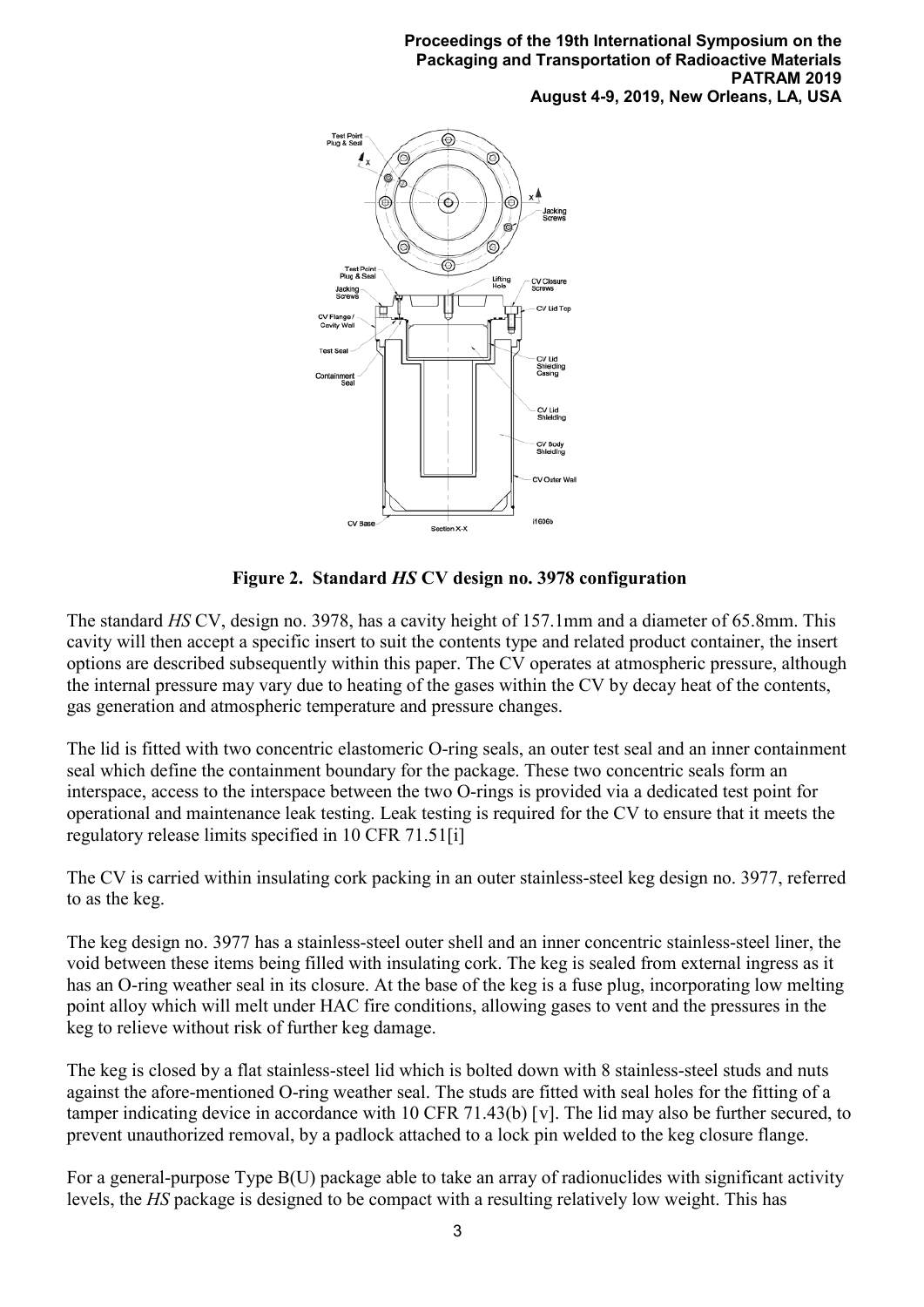significant advantages with respect to operational handling and transport shipment. The maximum weight of the package excluding the contents is 154 kg (339 lbs). The maximum contents weight is 9.29 kg (21 lbs), resulting in a maximum gross weight of 163 kg (360 lbs).

An inner cork liner is fitted between the keg liner and the CV. The inner cork liner consists of a body and a top cork. There is no cork directly underneath the CV as it sits on the keg liner. The top and side corks vary in thickness to suit the CV lid and keg geometry. An outer cork is enclosed between the keg outer shell and the keg liner. The keg liner is constructed from thin stainless-steel material, performing the functions of separating the inner and outer cork as well as protecting the outer cork during loading. The outer cork, top cork and inner cork provide insulation and energy absorption - thus providing protection to the CV during Normal Conditions of Transport (NCT) and Hypothetical Accident Conditions (HAC).

Figure 3 below shows the containment boundary of the *HS* package for the original standard CV configuration. As shown, the containment boundary consists of the CV flange/cavity wall, the CV lid top and the inner O-ring containment seal of the CV. As previously described, the containment seal is tested on manufacture, during periodic maintenance and in operation, to ensure it remains within regulatory limits regarding leak rate under both NCT and HAC.



**Figure 3. Standard** *HS* **CV design no. 3778 containment boundary**

The CV cavity is designed to accept an insert to suit the specified contents and associated product container. The CV cavity size remains constant (diameter 65.8mm x 157.1mm height) for each of the specified inserts. Therefore, the variation within the insert range of wall thickness, shielding material and related insert cavity size is most important in terms of defining the contents and their related activity. Each insert has a separate applicable contents list stated within the Certificate of Compliance. The design was intentionally configured around an insert concept to allow for maximum flexibility with regards to shielding and containment of an array of potential contents. The variation of an insert is a relatively simple design modification, which can be undertaken to suit any new contents types, this simplicity ensures that any licence revision is simpler and more-timely in terms of delivery. Modifying packages in this way, enables most of the supporting evidence for the licence to remain fully applicable, with the variation kept to the insert shielding and issues of contents confinement.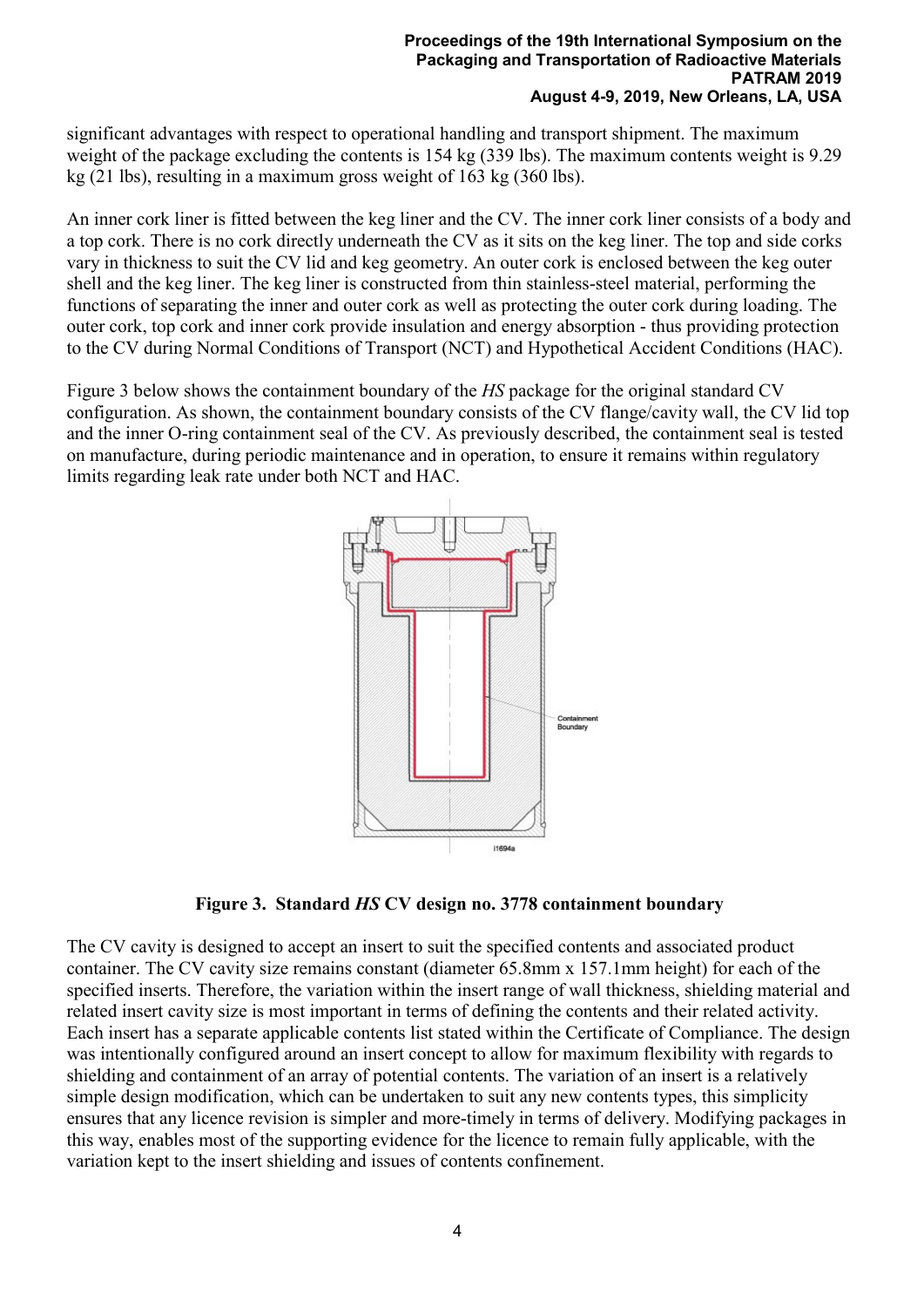In its original configuration, with the standard design no. 3778 CV, the *HS* had two insert options as described below:-

• Insert design no. 3982:-

This first insert, also referred to as the HS-12x95Tu, is a tungsten insert with inner cavity size of 12mm diameter by 95mm in height. The approximate mass of the insert is 9.2 kg. This insert is only utilised with the original standard CV. See Figure 4 below. This insert presents the greatest additional shielding, and by association the smallest cavity within the *HS* insert range.



**Figure 4.** *HS* **CV insert design no. 3982**

• Insert design no. 3985:-

This second insert, also referred to as the HS-31x114-Tu, is a tungsten insert with a inner cavity size of 31mm diameter by 114mm in height, The approximate mass of the insert is 7.9 kg. This insert is only utilised with the original standard CV lid arrangement. See Figure 5 below. This insert has a larger cavity, and by association less beneficial shielding than the insert design no. 3982.



**Figure 5.** *HS* **CV insert design no. 3985**

It is important to note that to provide confinement of the radioactive contents, for the above insert variations, the contents are enclosed within a client specific product container. This may be a quartz vial,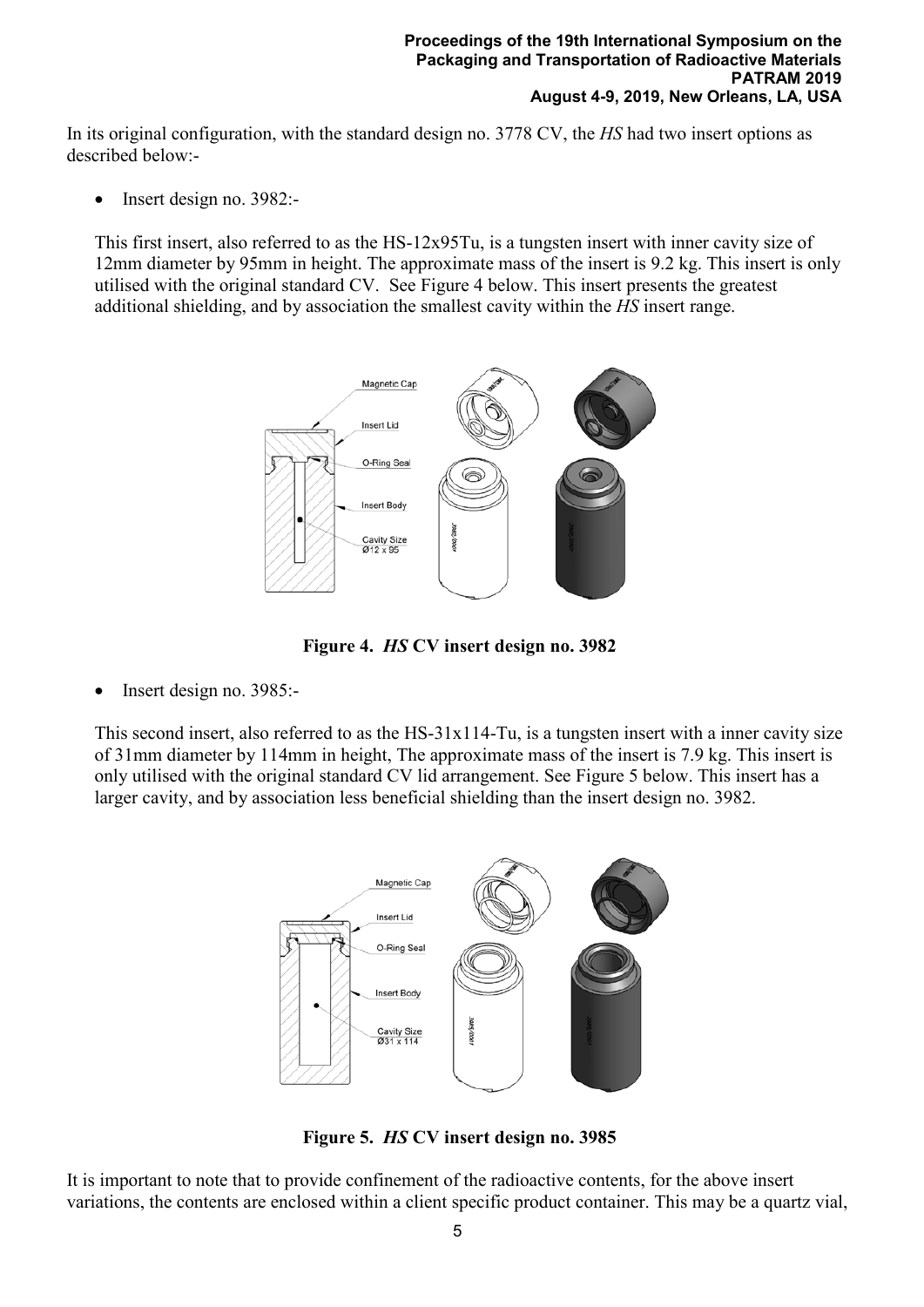aluminium capsule or stainless-steel bottle. Furthermore, the product container may itself be overpacked for handling and minimisation of contamination, typically with a plastic or metal can, or potentially with wrapping material.

With reference to the original NRC CoC [\[iv\]](#page-0-1) it can be seen that the content options are specific to each insert type. In the original configuration of the *HS*, when fitted with insert design no. 3982, a wide array of solid radionuclides as normal or special form material were licensed for shipment. A total of 49 different radionuclides were originally licenced, fully defined along with maximum activity limits within Table 1 of the CoC. As an illustration of the activity limits, with respect to Mo-99, this configuration of package and insert was licensed for up to  $5.27 \text{ E} +01 \text{ TBq}$  (1424 Ci) of content in solid form.

Similarly, if fitted with the design no. 3985 insert, the same array of solid radionuclides were originally licenced to the limits defined within Table 2 of the CoC. The limits are reduced from the Table 1 limits for the 3982 insert as the 3985 insert has a larger cavity, which results in less tungsten shielding material. As a comparative illustration of the reduced activity limits, with respect to Mo-99 this configuration of package was licenced for solid form only, in this instance to a reduced activity limit of 9.56E+00 TBq (258 Ci). Furthermore, this design no. 3985 insert was also licenced to take Kr-79 and Xe-133 gases within a suitable product container such as a fused quartz vial or aluminium capsule. The limits for these gases are reflected in the CoC Table 3.

## **MARKET DEVELOPMENTS**

The *HS* package was successfully introduced in 2014 in a configuration suitable for a wide array of radionuclides in solid and gaseous form. It quickly became apparent from client feedback and further market engagement that the package was ideally suited to the transportation of further radionuclides utilised within the rapidly expanding medical diagnostics sector. In particular, client engagement led to a desire to introduce a capacity for the *HS* to transport I-131 and Mo-99, both in liquid solution form.

As the *HS* package in its original configuration was already licensed for both these nuclides in solid form, a close approximation of the activity limits could be established and was seen to be attractive to producers of these radionuclides.

The necessity for liquid form is a resultant of the production process. Taking Mo-99 as an example, the most common form of Mo-99 production utilised by current producers is through the fission of U235 targets, which produce Mo-99 along with other medically important isotopes such as I-131 and Xe-133. The U235 targets utilised in this process are typically encapsulated within aluminium or stainless-steel to protect the chemically reactive uranium metal or alloy and to contain the fission products produced during irradiation. Mo-99 is produced within the uranium bearing targets by irradiation with thermal neutrons.

The irradiated targets are then chemically processed in hot cells through either an alkaline or acid dissolution process. This dissolution results in a Mo-99 product held in a solution, the solution being dependent upon the exact dissolution process utilised. The transport of the Mo-99 in this solution form is of most interest to producers, and therefore a solution was required to allow the *HS* to ship Mo-99 in this liquid solution form.

# *HS* **DESIGN MODIFICATIONS**

Following the market and client engagement described above, which established the need for the *HS* to accommodate additional liquid contents, design modifications were commenced. As part of the design process for considering the necessary modifications, wider features of the *HS* design were evaluated for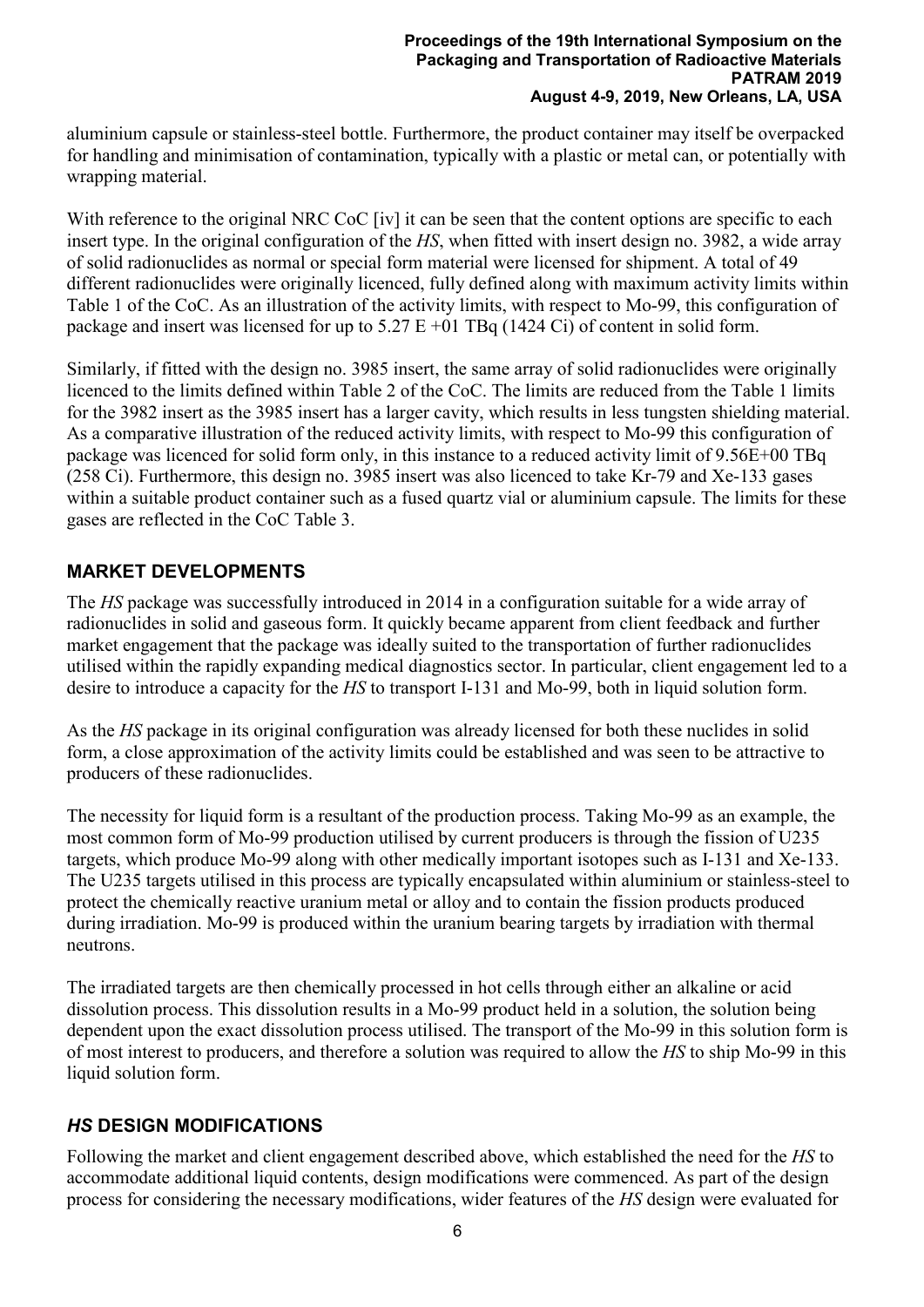optimisation. This included consideration upon the operability of the package, its handling in site operations and transport, and finally its ease of manufacture and repair.

It was the consideration of these wider features, and in particular how to improve operability within hot cells, which led to the introduction of an alternative CV design. This alternative CV arrangement, design no. 3978, was designed with a split CV lid, as shown in Figure 6 below.



**Figure 6. Split lid** *HS* **CV design no. 3978**

The split CV lid is similar to the previously described standard CV lid with the stainless-steel being machined from solid and with the DU clad in stainless-steel, however, it varies in design from the standard CV lid in the following points:

- The CV lid top is not welded to the CV lid shielding. The CV lid shielding sits within the CV body in the same position as the standard CV lid.
- The CV lid shielding plug casing extends to form a stainless-steel plug in the CV body cavity. This plug ensures the correct location of the insert during transport.
- Two threaded holes are machined into the CV lid shielding plug. The bottom threaded hole allows the insert to be attached to the CV lid shielding plug and, once the CV lid top has been removed, a lifting attachment can be fitted to the top threaded hole of the CV shielding lid plug to enable it and the attached insert to be lifted out of the package.
- In this CV configuration, the cavity height is 132mm with a diameter of 65.8mm.

It can therefore be seen that the alternative split lid CV design offers the potential for improved operability by separating the shielding function of the lid from its containment function. This allows increased flexibility with regards to reducing the assembly activities in cell, as it is possible to remove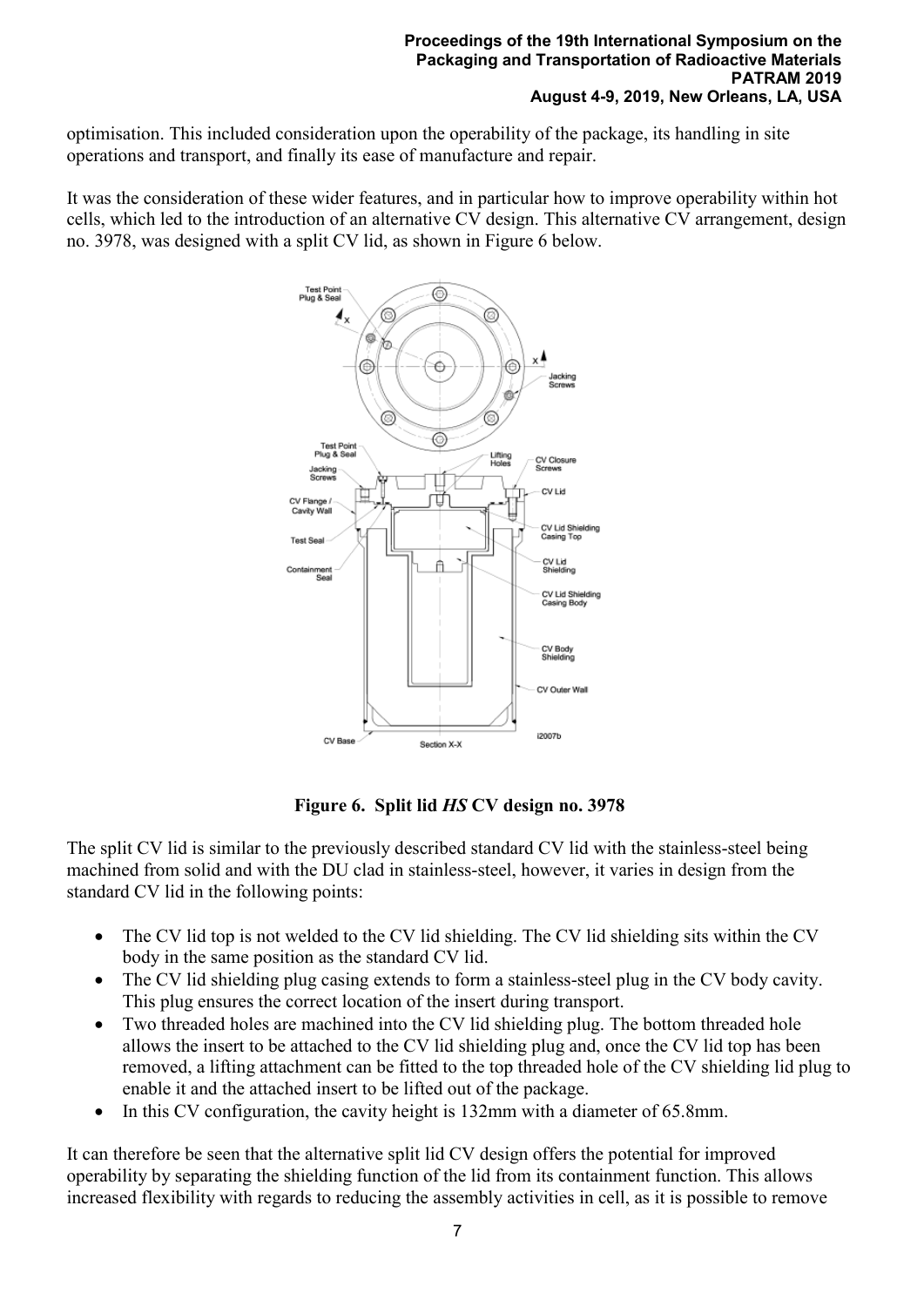the lid outside of a dedicated cell as the shielding plug remains in situ. A further advantage of the split CV lid configuration is that it requires a smaller in cell working height envelope.

The split lid design also improves the manufacturability of the lid when compared to the original lid design. With the original lid the O-ring seal ring grooves have to be precision machined with difficult access due to the presence of the integral DU shielding, whereas with the split lid the seal grooves are much more accessible, simplifying the machining accordingly.

The split lid design also enhances maintainability, as the item most often damaged and requiring replacement or repair is the seal groove feature. With the split lid design the lid can be repaired, or even replaced more economically than with the original design, as the DU component is separated, making the lid a simpler component to repair or replace as necessary.

As per the originally configured CV, the split lid CV cavity is also designed to accept an insert to suit the specified contents and associated product container. In addition to the original inserts, design nos. 3982 and 3985, two additional inserts have been added as part of the latest design modifications as described below:-

• Insert design no. 3987:-

This third insert design, also referred to as HS-55x128-SS, is a stainless-steel insert with inner cavity size of 55mm diameter by 128mm in height, the stainless-steel cavity is further lined with a titanium liner. The approximate mass of this insert is 1.8 kg with a liner installed. See Figure 7 below



**Figure 7.** *HS* **CV insert design no. 3987**

• Insert design no. 4081:-

This fourth insert design, also referred to as HS-50x85-SS, is only utilised with the split CV lid arrangement. This insert is a stainless-steel insert with an inner cavity size of 50mm diameter by 85mm in height. Design no. 4081 is utilised in conjunction with a snap ring, which attaches the shielding insert to the shielding plug associated with the split CV lid design and is further coupled with a tungsten liner to provide additional shielding from the Mo-99 contents associated with this liner. See Figure 8 below.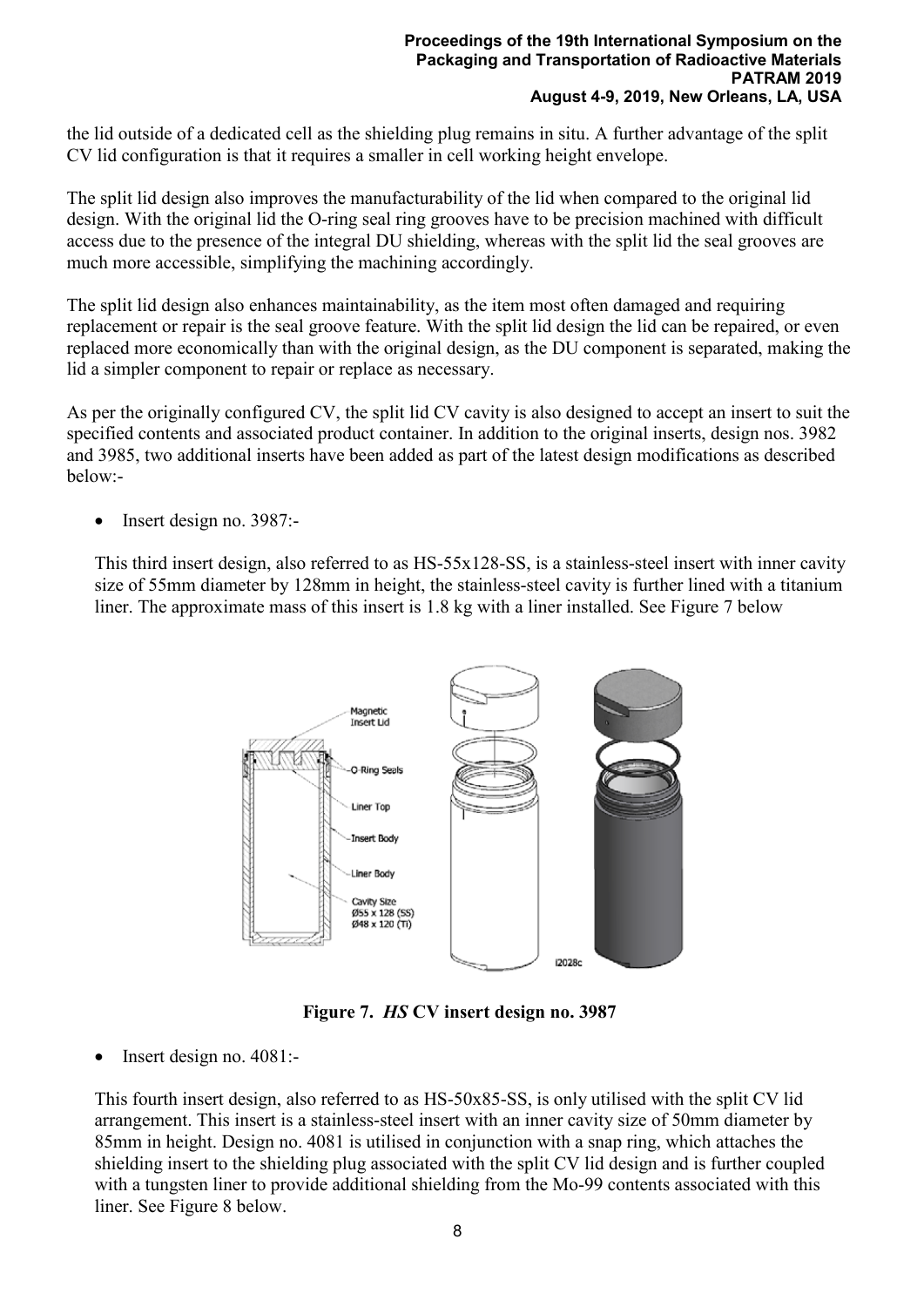

**Figure 8.** *HS* **CV insert design no. 4081**

With respect to insert design no. 4081, further confinement of the liquid Mo-99 contents is provided by the product container shown in Figure 9 below.



<span id="page-8-0"></span>**Figure 9. HS CV insert design no. 4081 – product container for Mo-99**

As per the original configuration, the contents options are specific to each of the two additional insert types. With reference to the latest NRC CoC [\[vi\]](#page-9-5), it can be seen that the new insert design no. 3987, coupled with the originally configured CV design no. 3778, is optimised for the shipment of I-131. This specific insert was provided to meet a client's operational requirement to ship I-131 liquids as either alkali or acidic salt solutions, within a quartz vial or aluminium capsule wrapped in LDPE or material of equivalent radiation resistance. The stainless-steel construction with an internal titanium liner mitigates against the potential for chemical or galvanic reactions. The activity limits for the contents related to this combination of CV and insert are limited to liquid I-131 only, as defined within Table 5 of the CoC [\[vi\]](#page-8-0), with an activity limit of  $7.4E +00$  TBq (200 Ci).

Similarly, with reference to the latest NRC CoC [\[vi\]](#page-8-0), the new insert design no. 4081, when coupled with the alternative split lid CV design no. 3985, is optimised for the shipment of Mo-99. This specific insert was also developed to suit a client's operations, and enables the insert to couple with a snap ring which interfaces with the stainless-steel product container shown previously within Figure 9. This insert configuration is exclusively provided for the transportation of liquid Mo-99 contents in the form of natrium molydenate in a matrix solution of NaNO3. The limits for these contents are reflected within the latest NRC CoC Table 4 [\[vi\]](#page-8-0), which states an activity limit of 3.7E +01 TBq (1000 Ci) specifically for the liquid Mo-99 contents.